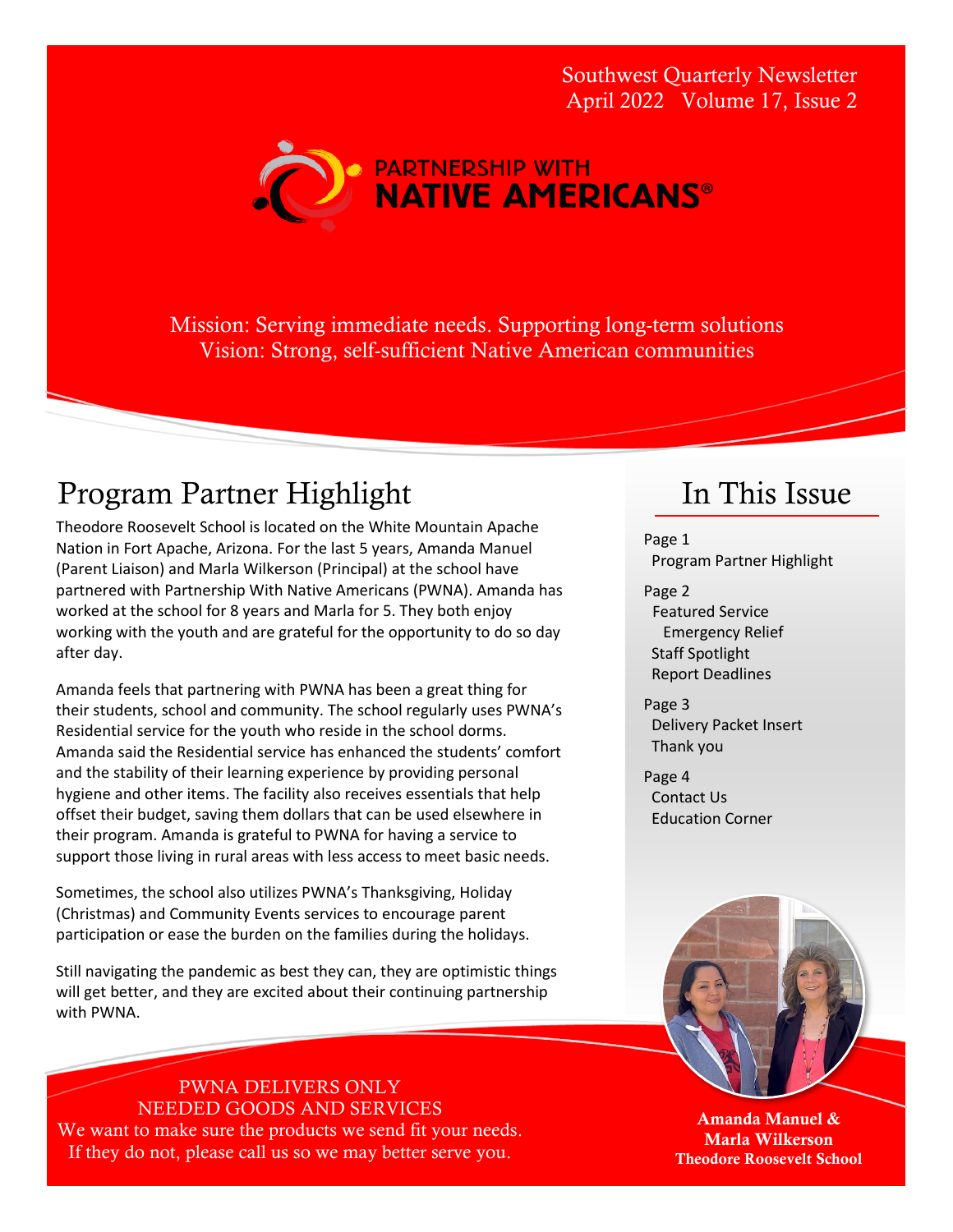# Featured Service: Emergency Relief

PWNA is responding to many Program Partners who are requesting COVID-19 emergency relief on behalf of their communities. We encourage all partners to work with your program, local tribal government or emergency management offices to submit an emergency relief request for the pandemic, if needed.

With more and more tribes trying to curb the spread of the coronavirus through stay-at-home orders, curfews, closure of tribal offices and restricted travel on and off the reservations, PWNA is helping by supplementing the tribes with essential supplies such as nonperishable food, water, beverages, paper goods, personal protective equipment (PPE) and other products to help your community members weather the pandemic.

If you are interested in PWNA's Emergency Relief service, please call us at (602) 340-8050 or email [cherrera@nativepartnership.org](mailto:cherrera@nativepartnership.org) and Cassandra will fax or email you the Emergency Relief guidelines, request form and a distribution checklist. The information you submit on these forms will help us determine whether PWNA is able to support your request. As always, submitting a request form does not guarantee we can support your organization, but it allows us to populate and review requests systematically and according to the service guidelines.

Always call us to confirm your request was received or to ask any questions: (602) 340-8050 or toll-free (877) 281-0808.

# PWNA Staff Spotlight



Kayleen Wilson Training & Collaboration Specialist

Kayleen Wilson from Pine Springs, Arizona, on the Navajo Nation has worked with PWNA since 2015. Currently, she supports our Long-Term Solutions (LTS) team by facilitating services such as Emergency Preparedness, nutrition Train the Trainer (T3) and the 4 Directions program (4D) for leadership development. Her title is Training & Collaboration Specialist.

Kayleen enjoys working with partners to develop training programs and ensure they are effective for them. She meets all kinds of people and enjoys the relationships she develops and maintains.

One thing you might find surprising about Kayleen is that she enjoys gardening with her family. They planted a small garden at her home to grow various fruits and vegetables. She finds that gardening keeps her connected to the land and maintaining the garden fuels a healthy mindset and overall healthy lifestyle.

# Report Deadlines

**Due 30 days after delivery**:

Healthy Living Community Events Food Pantry

**Due 90 days after delivery**:

Residential Standard Food Animal Welfare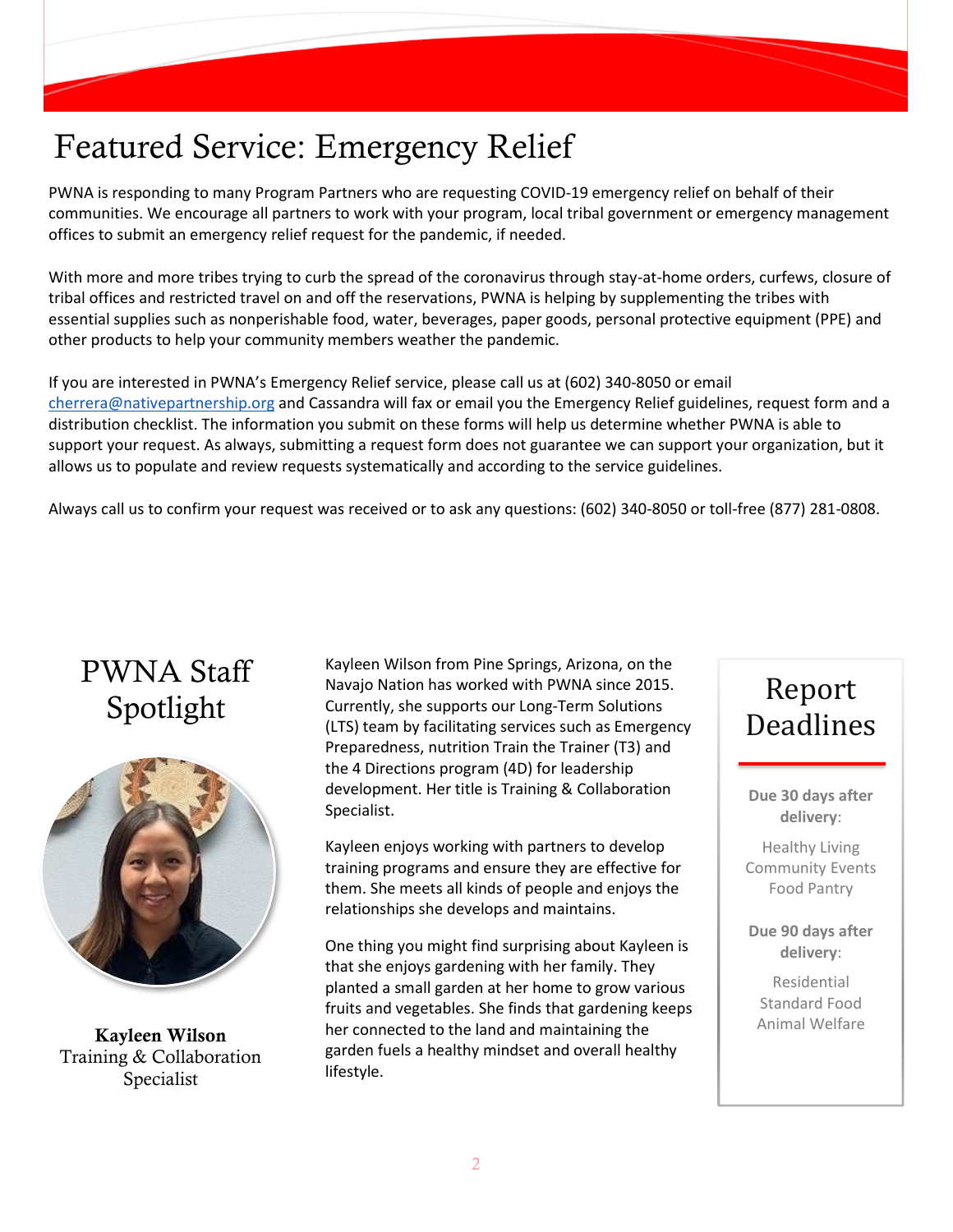# New in Your Delivery Packet

Here at PWNA, we're very much aware that the tribal communities we serve are part of sovereign nations and that each Tribal Nation has their own set of mandates when it comes to the prevention of the coronavirus within their boundaries.

Many states have begun to end mask mandates and other COVID-19 prevention measures, be we recognize that the pandemic is still impacting communities across Indian Country. Please check out this insert located at [We-can-all](https://nyc3.digitaloceanspaces.com/caih-rl-media/2022/03/We-can-all-be-respectful-as-we-move-forward-Factsheet.pdf)[be-respectful-as-we-move-forward-Factsheet.pdf](https://nyc3.digitaloceanspaces.com/caih-rl-media/2022/03/We-can-all-be-respectful-as-we-move-forward-Factsheet.pdf) to help you move forward.

It is very important to protect our families and tribal members while conducting business on tribal lands.

Check with your tribal government or local health provider to learn more about guidance for your community.

Continue to do what feels safe for you and your community.



# A big THANK YOU

# goes out to all of you, our Program Partners!

**PWNA is so thankful you have continued to partner with us during the past two years, in a world where COVID-19 changed so many things. We are sorry to hear of all the loss you have endured and hope that things are starting to get better for your community.** 

**We thank you for your patience when we have been understaffed (especially with our drivers) and when this causes deliveries/orders to be delayed. PWNA is working diligently to hire quality staff to work in both our program offices and warehouses, including more drivers.** 

**Again, we appreciate your patience during this challenging time.**

**We are all learning how to deal with the "new normal," so please feel free to ask us any questions regarding your needs or requests or how to distribute to your participants. Our toll-free number is 877-281-0808.**